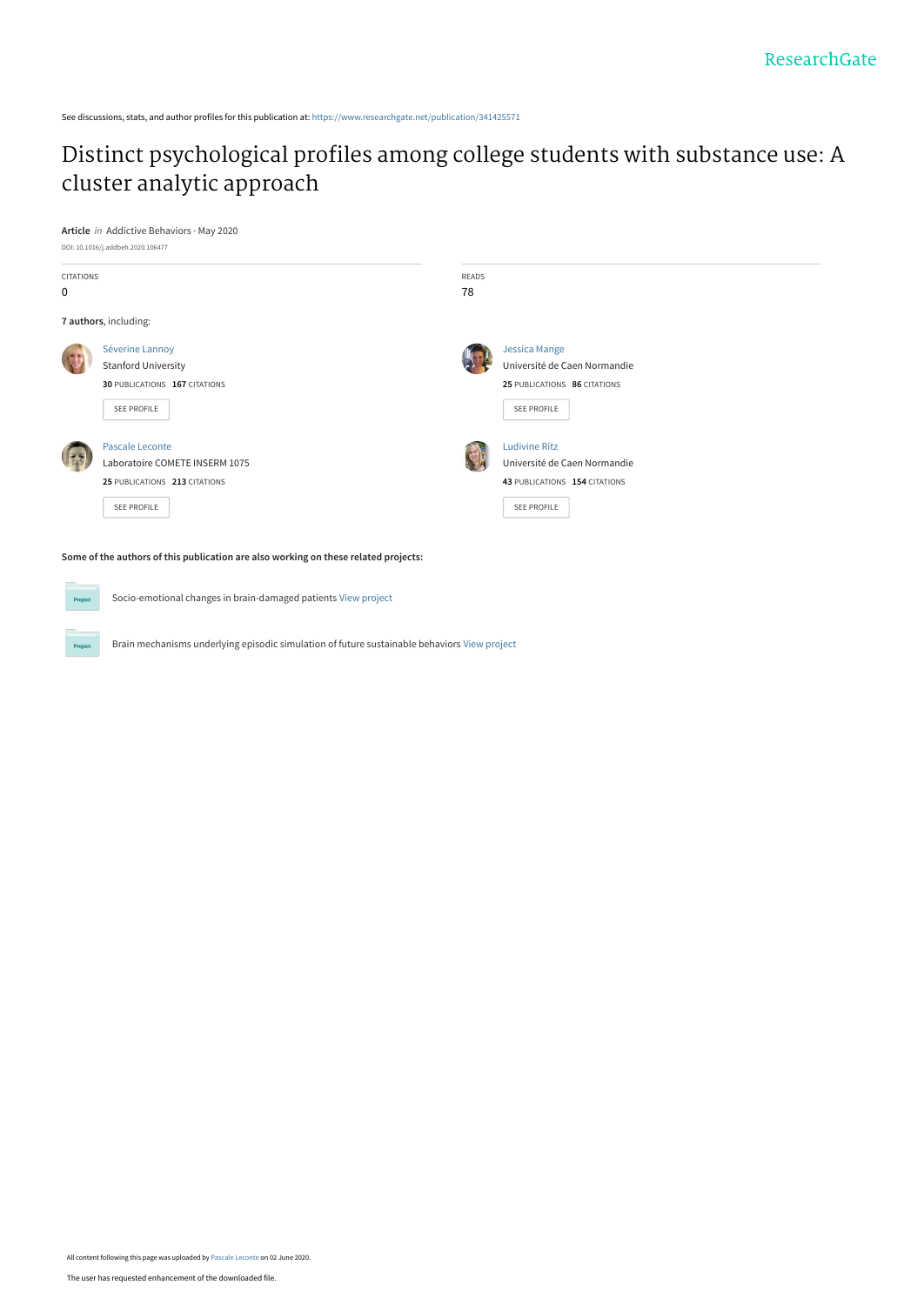Contents lists available at [ScienceDirect](http://www.sciencedirect.com/science/journal/03064603)







journal homepage: [www.elsevier.com/locate/addictbeh](https://www.elsevier.com/locate/addictbeh)

## Distinct psychological profiles among college students with substance use: A cluster analytic approach



Séverine L[a](#page-1-0)nnoy $^{\rm a,b,c,*}$  $^{\rm a,b,c,*}$  $^{\rm a,b,c,*}$  $^{\rm a,b,c,*}$ , J[e](#page-1-5)ssica Mange $^{\rm d}$  $^{\rm d}$  $^{\rm d}$ , Pascale Leconte $^{\rm e}$ , Ludivine Ritz $^{\rm d}$ , Fabien Gierski $^{\rm a,f}$  $^{\rm a,f}$  $^{\rm a,f}$ , Pierre Maurage<sup>[b](#page-1-1)</sup>, Hélène Beaunieux<sup>[d](#page-1-4)</sup>

<span id="page-1-0"></span><sup>a</sup> Université de Reims Champagne-Ardenne, URCA, C2S (EA6291), 57 rue Pierre Taittinger, 51571 Reims, France

<span id="page-1-1"></span><sup>b</sup> Université catholique de Louvain, UCLOUVAIN, Louvain Experimental Psychopathology Research Group (LEP), 10 Place Cardinal Mercier, 1348 Louvain-la-Neuve, Belgium

<span id="page-1-2"></span><sup>c</sup> Stanford University, Department of Psychiatry and Behavioral Sciences, Stanford, CA, USA

<span id="page-1-4"></span><sup>d</sup> Université de Caen-Normandie, UNICAEN, LPCN, Esplanade de la Paix, 14000 Caen, France

<span id="page-1-5"></span><sup>e</sup> Université de Caen-Normandie, UMR-S 1075 INSERM/UNICAEN COMETE, 2 rue des Rochambelles, 14032 Caen, France

<span id="page-1-6"></span>f Groupe de Recherche sur l'Alcool et les Pharmacodépendances, GRAP, INSERM U1247, Chemin du Thil, 80025 Amiens, France

#### HIGHLIGHTS

- Substance use in young people is an important public health concern.
- Research has explored the psychological factors related to substance use.
- Few studies have considered multiple substance use and possible heterogeneity.
- We performed a cluster analysis based on impulsivity traits and consumption motives.
- Four subgroups were found, described by distinct profiles and substance use habits.

#### ARTICLE INFO

Keywords: Motives Impulsivity College students Cluster analysis

## ABSTRACT

Substance use in youth is a central public health concern, related to deleterious consequences at psychological, social, and cognitive/cerebral levels. Previous research has identified impulsivity and consumption motives as key factors in the emergence of excessive substance use among college students. However, most studies have focused on a specific substance and have considered this population as a unitary group, ignoring the potential heterogeneity in psychological profiles. We used a cluster analytic approach to explore the heterogeneity in a large sample (N = 2741) of substance users (i.e., tobacco, alcohol, cannabis, ecstasy, cocaine, heroin) on impulsivity and consumption motives. We identified four clusters: The first two clusters, associated with good selfesteem, low anxiety, and moderate substance use, were respectively characterized by low impulsivity and consumption motives (Cluster 1) and by high social and enhancement motives without marked impulsivity (Cluster 2). The two other clusters were conversely related to low self-esteem and high anxiety, and characterized by high consumption motives (particularly conformity) together with elevated urgency (Cluster 3) and by globally increased impulsivity and consumption motives (Cluster 4). These two clusters were also associated with higher substance use. These results highlight the existence of distinct psychological profiles of substance users and underline the need to develop targeted prevention and intervention programs (e.g., focusing on the specific impulsivity facets and consumption motives presented by each subgroup). Based on these findings, we also suggest extending the exploration of distinct profiles of substance users by targeting other psychological variables (e.g., self-esteem).

<https://doi.org/10.1016/j.addbeh.2020.106477> Received 30 December 2019; Received in revised form 13 May 2020; Accepted 15 May 2020 Available online 21 May 2020 0306-4603/ Published by Elsevier Ltd.

<span id="page-1-3"></span><sup>⁎</sup> Corresponding author at: Stanford University, Department of Psychiatry and Behavioral Sciences, 401 Quarry Rd, Stanford, CA 94305, USA. E-mail addresses: [severine.lannoy.phd@gmail.com](mailto:severine.lannoy.phd@gmail.com) (S. Lannoy), [jessica.mange@unicaen.fr](mailto:jessica.mange@unicaen.fr) (J. Mange), [pascale.leconte@unicaen.fr](mailto:pascale.leconte@unicaen.fr) (P. Leconte), [ludivine.ritz@unicaen.fr](mailto:ludivine.ritz@unicaen.fr) (L. Ritz), [fabien.gierski@univ-reims.fr](mailto:fabien.gierski@univ-reims.fr) (F. Gierski), [pierre.maurage@uclouvain.be](mailto:pierre.maurage@uclouvain.be) (P. Maurage), [helene.beaunieux@unicaen.fr](mailto:helene.beaunieux@unicaen.fr) (H. Beaunieux).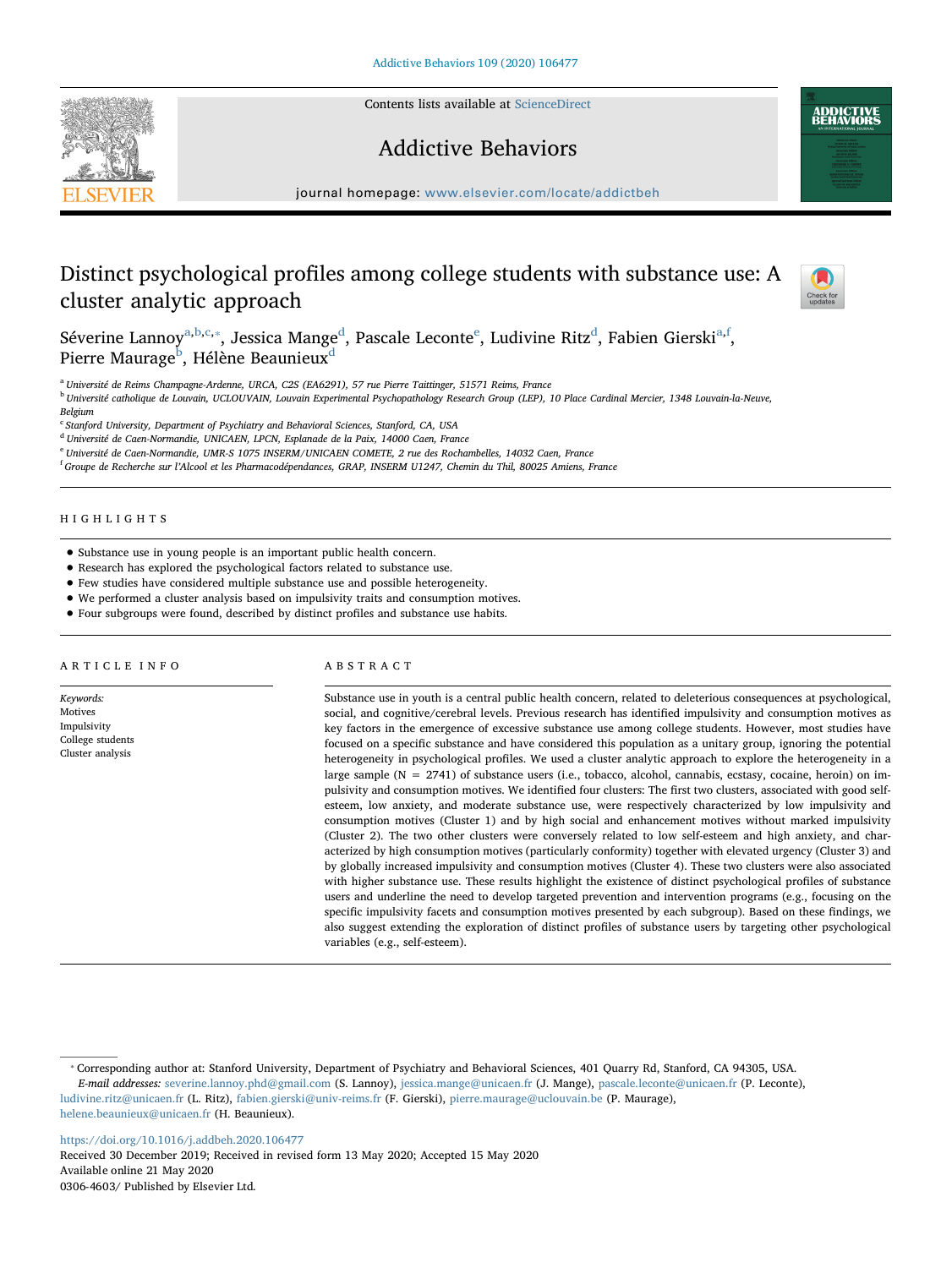#### 1. Introduction

Substance use is a major concern in Western societies and widespread among college students, as about 60% of young adults drink alcohol frequently, 10% are regular smokers, and more than 20% consume illicit drugs such as marijuana, cocaine, or heroin ([Center for](#page-7-0) [Behavioral Health Statistics and Quality, 2015](#page-7-0)). Moreover, substance use in young people is often associated with important consequences; such as poor academic performance, legal problems, interpersonal conflicts, suicidal ideations, or cognitive impairments [\(Ayala, Roseman,](#page-7-1) [Winseman, & Mason, 2017;](#page-7-1) see [Skidmore, Kaufman, & Crowell, 2016](#page-9-0) for a review). The identification of people at-risk to consume such substances is thus crucial to further develop individualized prophylactic interventions (e.g., Grant, Stewart, O'[Connor, Blackwell, & Conrod,](#page-8-0) [2007; Skidmore et al., 2016](#page-8-0)). Nevertheless, whereas previous works have identified the main psychological variables involved in the emergence and maintenance of substance use, it remains unclear whether most users show an identical psychological profile or whether subgroups with dissociated psychological characteristics exist.

The current literature related to the determinants of substance use in youth has identified the effect of common factors (e.g., peer influence, externalized behaviors), whereas the specific variables associated with each substance use appear more related to individual factors (e.g., gender, school years) ([Fitzgerald, Mac Giollabhui, Dolphin, Whelan, &](#page-8-1) [Dooley, 2018\)](#page-8-1). Beyond these general variables, psychological studies have identified both trait and behavioral impulsivity as a critical factor influencing substance use, specifically the inability to take the expected consequences into consideration [\(Charles et al., 2016; Magallón-Neri,](#page-8-2) [Díaz, Forns, Goti, & Castro-Fornieles, 2015](#page-8-2)) and the tendency to seek for new and enjoyable sensations ([Charles et al., 2016; Malmberg et al.,](#page-8-2) [2012\)](#page-8-2). Importantly, trait impulsivity is considered to be a good predictor of treatment outcomes in substance use disorders (see [Loree,](#page-8-3) [Lundahl, & Ledgerwood, 2015](#page-8-3) for a review), which underlines its involvement in the inability to control substance use and the need to understand its role in the consumption patterns observed among young people. Several conceptualizations of impulsivity have emerged in the last decades. Among them, the UPPS ([Whiteside & Lynam, 2001\)](#page-9-1) constitutes an internationally recognized model in addiction research. This model describes impulsivity through four facets reflecting both trait and behavioral components: Urgency (impetuous actions following intense emotional states), lack of Premeditation (absence of consequences consideration), lack of Perseverance (difficulty to stay focused on a demanding/boring task), and Sensation seeking (search for stimulations and new experiences). This model has allowed for the specification of impulsivity facets related to different types of substance use. Initial studies have revealed that impulsivity is generally associated with hazardous alcohol use ([Shin, Hong, & Jeon, 2012](#page-8-4)), but more recent works have shown that, in a sample of youth with substance use disorders, high sensation seeking and lack of perseverance were prevalent among individuals with problematic alcohol use, urgency was related to cannabis consumption, and lack of perseverance was related to use of other drugs (Thomsen [et al., 2018](#page-8-5)).

In addition, some studies have emphasized the importance of targeting subjective reasons given by young people for using substances ([Dow & Kelly, 2013\)](#page-8-6). From this perspective, a reliable way to evaluate consumption motives can be derived from [Cooper \(1994\)](#page-8-7) motivational model (e.g., [Hides et al., 2008; Patrick, Fairlie, & Lee, 2018\)](#page-8-8). This model is among the most influential in addiction research and postulates that individuals consume drugs for positive and/or negative reinforcements related to internal and/or external sources. Accordingly, [Cooper \(1994\)](#page-8-7) defines four motives, namely social order (positive-external), enhancement (positive-internal), conformity (negative-external), and coping (negative-internal). Studies have supported this model by showing the involvement of motives in substance use disorders (see [Cooper, Kuntsche, Levitt, Barber, & Wolf, 2016](#page-8-9) for a review; Lee, Derefi[nko, Davis, Milich, & Lynam, 2017](#page-8-10)). Indeed, whereas

substance users reported coping and social motives ([Hides et al., 2008;](#page-8-8) [Wong et al., 2013\)](#page-8-8), enhancement and conformity did not seem specifically related to drug consumption [\(Hides et al., 2008](#page-8-8)). When exploring the comorbid use of alcohol and cannabis in youth, social motives were mainly related to alcohol use; enhancement motives predicted both alcohol and cannabis consumption, whereas coping motives were related to cannabis but not alcohol use [\(Skalisky, Wielgus,](#page-8-11) [Aldrich, & Mezulis, 2019\)](#page-8-11).

The joint influence of impulsivity and consumption motives has also been reported to predict cannabis (e.g., [Hecimovic, Barrett, Darredeau,](#page-8-12) [& Stewart, 2014](#page-8-12)) or alcohol (e.g., [Jones, Chryssanthakis, & Groom,](#page-8-13) [2014\)](#page-8-13) use among young people. In particular, it has been shown that the associations between problematic drinking and sensation seeking or lack of premeditation were mediated by enhancement motives, and that the association with negative urgency was influenced by coping, social, and enhancement motives ([Adams, Kaiser, Lynam, Charnigo, & Milich,](#page-7-2) [2012; Jones et al., 2014](#page-7-2)). However, possible interactions between these variables have to be further explored in multiple substance use. Indeed, although the current literature has led to a better understanding of the impulsivity facets and motives involved in different consumptions (e.g., [Hides et al., 2008; Thomsen et al., 2018](#page-8-8)), there is a need for studies considering multiple substance use, which is a very common pattern in college students. Furthermore, research increasingly shows that it is central to consider the possible existence of subgroups characterized by distinct psychological profiles (e.g., [Malmberg et al., 2012\)](#page-8-14). Nevertheless, previous studies focusing on substance use have mainly explained heterogeneity through social and environmental variables (e.g., [Assanangkornchai, Li, McNeil, & Saingam, 2018; Evans-Polce, Lanza, &](#page-7-3) [Maggs, 2016; Schilling et al., 2017](#page-7-3)), without considering the role of central psychological factors. Heterogeneity of psychological profiles has been confirmed in young adults with excessive alcohol or cannabis use (e.g., [Gierski et al., 2017; Lannoy, Billieux, Poncin, & Maurage,](#page-8-15) [2017; Martinez-Loredo, Fernandez-Hermida, De La Torre-Luqueb, &](#page-8-15) [Fernandez-Artamendic, 2018; Pedersen, Thomsen, Pedersen, & Hesse,](#page-8-15) [2017\)](#page-8-15), but the joint role of impulsivity facets and consumption motives in substance use remains to be established.

The current study aimed to explore the use of various substances in a sample of college students and particularly examined (1) the psychological profiles of individuals with substance use, and (2) the comorbidities and severity of substance use behaviors in each profile. Based on impulsivity and consumption motives, we used a cluster analytic approach to explore the existence of distinct psychological profiles among college students. We then evaluated the differences between clusters regarding the prevalence and intensity of substance use, the presence of anxiety, and self-esteem level. Indeed, high anxiety and low self-esteem are crucial factors associated with substance use in young people (e.g., [Blank, Connor, Gray, & Tustin, 2016; Walther,](#page-7-4) [Morgenstern, & Hanewinkel, 2012\)](#page-7-4) and may help to characterize the profiles of substance users. Capitalizing on European and French prevalences, we focused this study on several substances, namely tobacco, alcohol, cannabis, ecstasy, cocaine, and heroin (European Monitoring Center for Drugs and Drug Addiction<sup>[1](#page-2-0)</sup>, 2015). According to previous studies (e.g., [Lammers, Kuntsche, Engels, Wiers, & Kleinjan, 2013;](#page-8-16) [Lannoy et al., 2017](#page-8-16)), we hypothesized that profiles combining high impulsivity and stronger motives would be related to increased and harmful substance use.

#### 2. Materials and methods

#### 2.1. Participants and design

We recruited a convenient sample of 2741 college students from the University of Caen Normandie (France; academic year 2016–2017). This

<span id="page-2-0"></span><sup>1</sup> [Observatoire Européen des Drogues et des Toxicomanie](#page-8-17).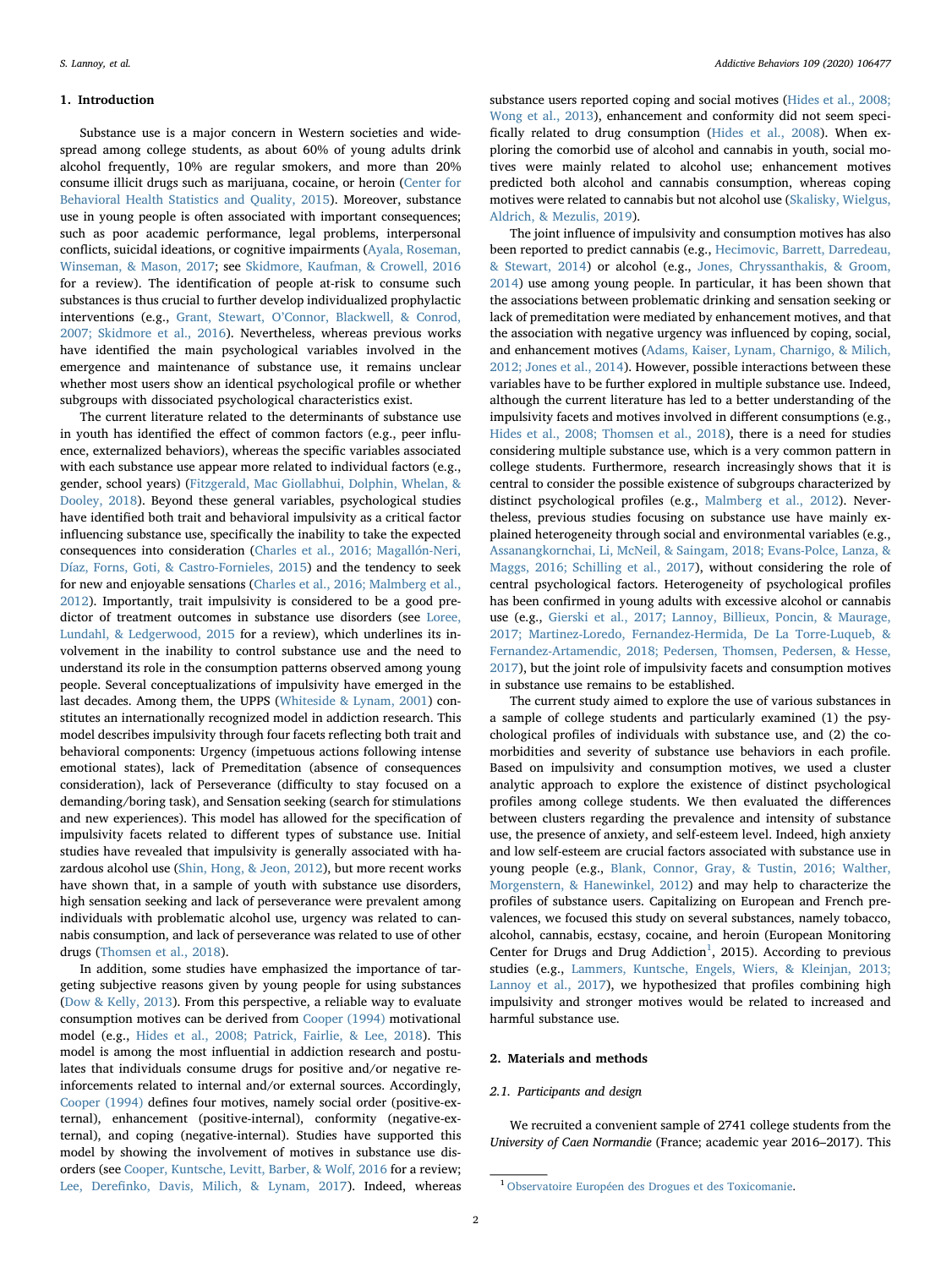<span id="page-3-0"></span>

Fig. 1. Flowchart of data processing and inclusion.

study was part of a large research project exploring substance consumption in young adults (ADUC; Alcohol and Drug at University of Caen). Participants were contacted by email to answer an online survey screening substance use in university students (anonymity was guaranteed). A total of 34,215 emails were sent and 2741 participants were included in the study after removing missing data and abstainers ([Fig. 1](#page-3-0)). There was no other inclusion or exclusion criteria. The current response rate  $(13.87\%)$  as well as the ratio between completed responses and included participants (62.84%) were comparable to previous studies among college students (e.g., [Ehret, Ghaidarov, & LaBrie,](#page-8-18) [2013; McCabe, Boyd, Couper, Crawford, & D](#page-8-18)'arcy, 2002; Neighbors, [Dillard, Lewis, Bergstrom, & Neil, 2006](#page-8-18)). The study protocol was approved by the National computer and freedom commission (CNIL $^3$  $^3$ ; file number u24-20171109-01R1) and conducted according to the Declaration of Helsinki. All students provided informed consent before taking part in the study.

## 2.2. Measures

The online survey was implemented through LimeSurvey software and assessed sociodemographic (i.e., age, gender, mother tongue) and academic (i.e., attendance, study years, diploma, grade) variables, substance use (tobacco, alcohol, cannabis, ecstasy, cocaine, heroin; see Supplementary Table for reliability coefficients), motives in association with substance use, impulsivity (UPPS-P; [Billieux et al., 2012](#page-7-5)), and trait anxiety (State-Trait Anxiety Inventory, STAI; [Bruchon-Schweitzer &](#page-7-6) [Paulhan, 1993\)](#page-7-6). Also, we assessed self-esteem through a unique item (i.e., "I have a good self-esteem"), on a Likert scale from 0 "not at all" to 5 "absolutely" ([Robins, Hendin, & Trzesniewski, 2001\)](#page-8-19). Regarding consumption motives, we used the short form questionnaire developed by [Kuntsche and Kuntsche \(2009\)](#page-8-20) for all substances (i.e. "if you think about all the times you have drunk alcohol or taken psychoactive substances, how many times did you do it…"). The consumption motives assessment investigated social (e.g., "because it helps you enjoy a party"), enhancement (e.g., "because you like the feeling"), conformity (e.g., "to fit in with a group you like"), and coping (e.g., "to cheer up when you are in a bad mood") motives. The short form of this questionnaire showed comparable factor structure and similar concurrent validity to the original form [\(Cooper, 1994](#page-8-7)). This questionnaire also had a good internal consistency in the current sample (see Supplementary Table). All the participants included (66.8% women) were between 19 and 35 years old ( $M = 20.79$ ;  $SD = 2.83$ ) and were fluent French speakers. Although young adults are usually defined between 18 and 30 years old (e.g., [Lipperman-Kreda, Paschall, Robert, & Morrison,](#page-8-21)  $2018$ ), we included all participants in this study<sup>[4](#page-3-3)</sup>. Indeed, including all respondents allowed us to better cover substance use, psychological profiles, and personal characteristics.

<span id="page-3-1"></span><sup>&</sup>lt;sup>2</sup> The response rate is line with the usual response rates observed at the University of Caen Normandie; e.g., 17.64% of students at the University of Caen Normandie answered a survey about blood donation in 2016; 11.41% answered a survey about healthcare access among students in 2018.

<span id="page-3-2"></span><sup>3</sup> Commission Nationale Informatique et Liberté.

<span id="page-3-3"></span><sup>4</sup> Analyses have been conducted in a subsample of participants between 18 and 30 years old and results were similar. We kept the whole sample for a better representation of the population.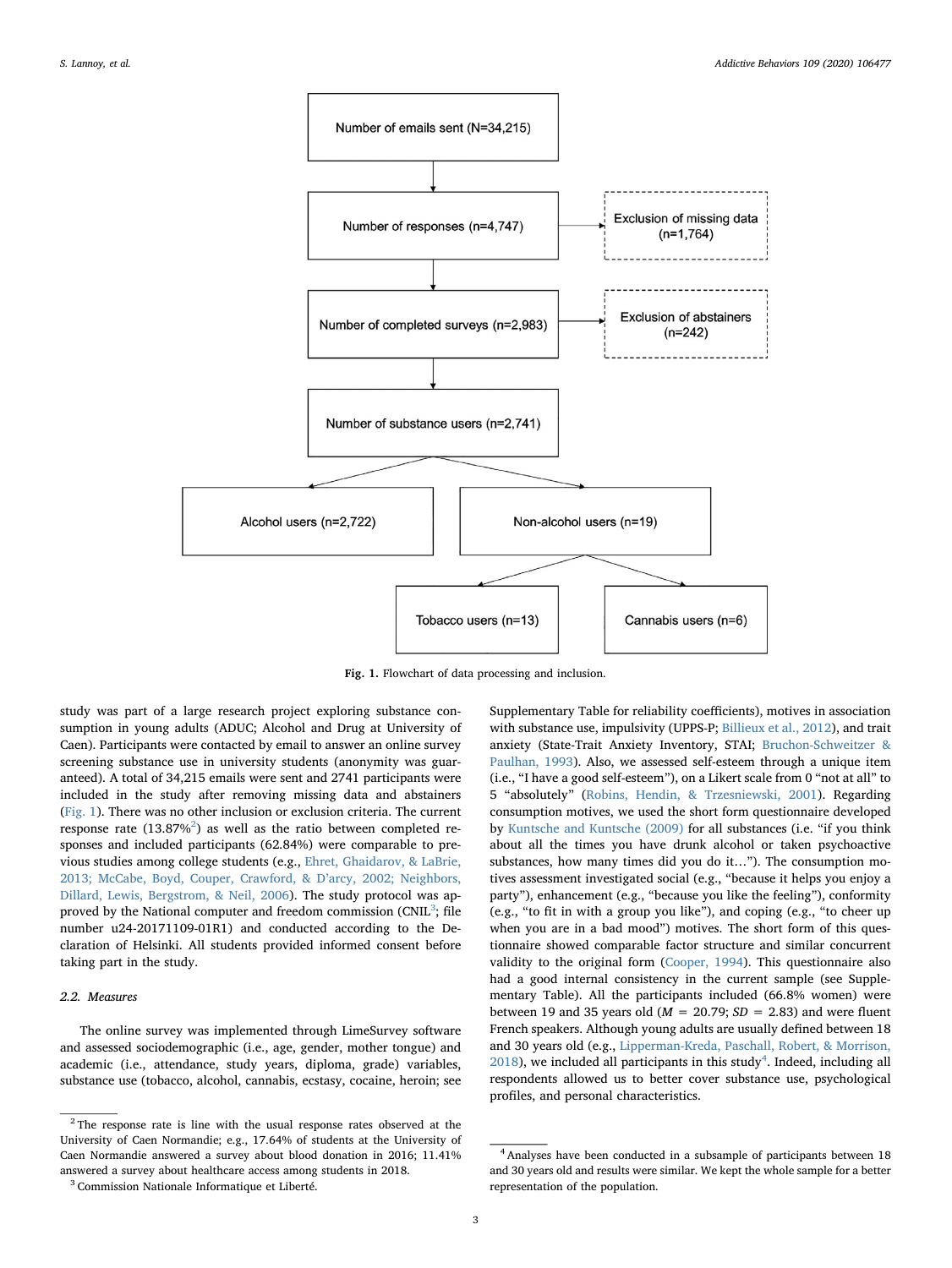<span id="page-4-0"></span>

Fig. 2. Subgroups of college students determined by cluster analysis according to impulsivity facets (urgency, lack of premeditation [Lprem], lack of perseverance [Lpers], sensation seeking [SS]) and consumption motives (social, enhancement, conformity, coping).

## 2.2.1. Substance use evaluation

Tobacco consumption was assessed using the Fagerström Test for Nicotine Dependence (FTND; [Heatherton, Kozlowski, Frecker, &](#page-8-22) [Fagerström, 1991](#page-8-22)), a 6-item test evaluating cigarette consumption and dependence (score range: 0–10). Scores below 4 indicate no dependence, scores between 4 and 5 indicate low dependence, whereas scores between 6 and 7 reflect moderate dependence, and scores higher than 7 high dependence.

Alcohol consumption was assessed by the Alcohol Use Disorders Identification Test (AUDIT; [Gache et al., 2005\)](#page-8-23), measuring the severity of alcohol consumption and alcohol use disorders using a 10-item Likert scale (score range: 0–40). AUDIT scores higher than 7 reflect hazardous consumption whereas scores beyond 19 indicate potential severe alcohol use disorder. Complementary items were also used to explore specific binge drinking habits, namely the consumption speed (i.e. number of alcohol doses consumed in one hour; an alcohol dose containing 10 gr of pure ethanol in France), the number of drunkenness episodes during the last 6 months, and the percentage of alcohol consumption episodes leading to drunkenness in the last six months. A binge drinking score [\(Townshend & Duka, 2002, 2005\)](#page-9-2) was computed using the following formula:  $[(4 \times \text{consumption speed}) + \text{drunkennes}]$ frequency  $+$  (0.2  $\times$  drunkenness percentage)] to consider participants who drank heavily but irregularly.

Finally, cannabis, ecstasy, cocaine, and heroin consumptions were evaluated through the Cannabis Abuse Screening Test (CAST; [Legleye,](#page-8-24) [Karila, Beck, & Reynaud, 2007\)](#page-8-24) adapted for each substance (score range: 0–24). This questionnaire evaluated consumption frequency and harmfulness (i.e., the prevalence of non-recreational use, memory disorders, inability to reduce or stop using the substance, and problems related to consumption). CAST scores beyond 2 reflect a harmful consumption. This test presented acceptable to very good internal consistencies (see Supplementary Table).

## 2.3. Data analysis

Descriptive analyses were first performed to explore the prevalence of substance use in the whole sample. A data clustering technique was then used to identify subgroups among this sample (including all people who had already use any substance). As previously performed ([Billieux](#page-7-7) [et al., 2015; Hair, Black, Babin, & Anderson, 2010; Lannoy et al., 2017](#page-7-7)), we conducted data grouping through a combination of hierarchical (using Ward's method with a squared Euclidean distance measure) and non-hierarchical (i.e., K-means analysis) methods. We designated the psychological variables selected for the cluster analysis according to established risk factors for substance use, i.e., impulsivity (urgency, lack of premeditation, lack of perseverance, sensation seeking) and motives (enhancement, social, conformity, coping). All the variables selected were Z-scored to ensure that they had the same metric properties. To avoid multicollinearity ([Hair et al., 2010\)](#page-8-25), we also merged positive and negative urgency facets of impulsivity (correlation:  $r = 0.52$ ,  $p < 0.001$ ) into an "urgency" factor, in line with previous recommendations ([Billieux et al., 2015](#page-7-7)). Finally, subgroups were compared based on external correlates (i.e., age, gender, academic years, academic attendance, anxiety, self-esteem, and substance use), post-hoc tests were corrected for multiple comparisons with Bonferroni procedure when appropriated. Regarding substance use comparisons, we explored: (1) the prevalence of each substance use in the different subgroups by binary evaluations (yes/no) and (2) the substance use in each cluster thanks to continuous scores. We investigated polysubstance consumption by computing the percentage of individuals using two substances (i.e., tobacco and cannabis) or all substances (i.e., tobacco, alcohol, cannabis, ecstasy, cocaine) in each cluster. As nearly all students drank alcohol, we did not explore polysubstance use in link with alcohol consumption.

#### 3. Results

#### 3.1. Descriptive analysis

Descriptive analyses showed that 42.1% of students smoke tobacco, 99.3% drink alcohol, 24.4% smoke cannabis, 4.9% consume ecstasy, 1.9% consume cocaine, and 0.2% consume heroin.

#### 3.2. Cluster analysis

We performed cluster analysis on the whole sample, and results indicated an optimal four-factor solution [\(Fig. 2\)](#page-4-0). The four clusters encompassed 33.9%, 31.8%, 21.1%, and 13.2% of the sample. Analyses of variance confirmed the differences between clusters regarding impulsivity and consumption motives. Comparisons based on external correlates strongly supported the reliability of these subgroups ([Table 1\)](#page-5-0). First, results showed that Cluster 1 was characterized by low impulsivity and consumption motives, Cluster 2 by high values of enhancement and social motives as well as average scores for sensation seeking and lack of perseverance, Cluster 3 by extreme conformity motives, elevated drinking motives, as well as intense urgency, and Cluster 4 by globally intense impulsivity (urgency, lack of perseverance, sensation seeking, lack of premeditation) and high motives (coping, enhancement, social). Second, the main finding observed in the cluster comparisons was that substance use significantly differed between clusters, with an increased prevalence in Cluster 4. The fourth cluster encompassed individuals presenting larger consumption of all substances, increased dangerousness, but also polysubstance use ([Fig. 3](#page-6-0)). Although the sample showed a higher prevalence of women, gender ratio differed between clusters and was more balanced in Cluster 2 compared to the others. Regarding university years, results showed that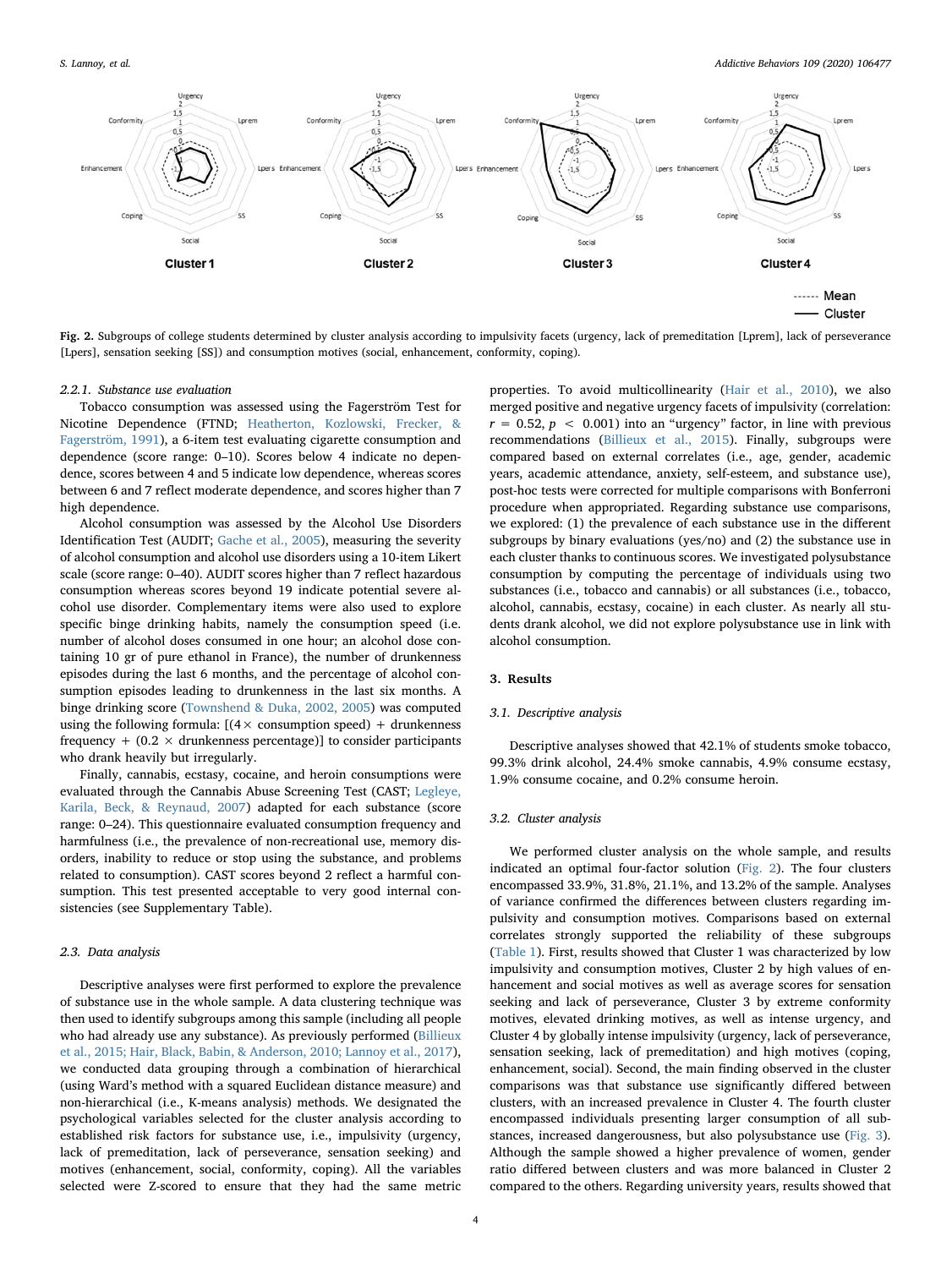#### <span id="page-5-0"></span>Table 1

Descriptive statistics and mean comparisons between clusters.

| Variables                          | Cluster 1<br>$(n = 930)$ | Cluster <sub>2</sub><br>$(n = 872)$ | Cluster 3<br>$(n = 362)$ | Cluster 4<br>$(n = 577)$ | F/khi2    | Comparisons         |
|------------------------------------|--------------------------|-------------------------------------|--------------------------|--------------------------|-----------|---------------------|
| Cluster profiles [mean (SD)]       |                          |                                     |                          |                          |           |                     |
| Impulsivity                        |                          |                                     |                          |                          |           |                     |
| Urgency                            | 8.93(2.15)               | 9.04(1.83)                          | 10.67(2.11)              | 11.89 (1.89)             | 336.30*   | $C4 > C3 > C2 = C1$ |
| Lack of premeditation              | 6.71(1.86)               | 6.94(1.69)                          | 7.09(1.86)               | 9.66(2.01)               | 355.51*   | $C4 > C3 > C2 = C1$ |
| Lack of perseverance               | 6.57(2.14)               | 7.24(2.23)                          | 7.36(2.41)               | 8.77(2.51)               | $111.52*$ | $C4 > C3 > C2 = C1$ |
| Sensation seeking                  | 8.69 (2.76)              | 10.07 (2.73)                        | 10.45(2.84)              | 11.58 (2.56)             | 139.14*   | $C4 > C3 = C2 > C1$ |
|                                    |                          |                                     |                          |                          |           |                     |
| <b>Consumption motives</b>         |                          |                                     |                          |                          |           |                     |
| Social motives                     | 5.23(1.94)               | 10.59(2.12)                         | 11.57(2.03)              | 10.18(2.65)              | 1307.26*  | C3 > C2 > C4 > C1   |
| <b>Enhancement</b> motives         | 4.71(1.71)               | 9.91(2.29)                          | 10.25(2.53)              | 9.85(2.74)               | 1108.75*  | $C3 = C4 = C2 > C1$ |
| Conformity motives                 | 3.50(1.10)               | 3.69(1.07)                          | 8.61 (2.20)              | 4.13(1.48)               | 1361.13*  | C3 > C4 > C2 < C1   |
| Coping motives                     | 3.89(1.68)               | 4.82(2.11)                          | 7.61 (3.22)              | 7.88 (3.02)              | 452.71*   | $C4 = C3 > C2 > C1$ |
| External correlates [mean (SD)]    |                          |                                     |                          |                          |           |                     |
| Age                                | 21.40 (3.49)             | 20.63 (2.39)                        | 20.37 (2.28)             | 20.29 (2.38)             | 24.28*    | $C1 > C2 = C3 = C4$ |
| Age range                          | $19 - 35$                | $19 - 35$                           | 19-35                    | $19 - 35$                |           |                     |
| Gender (% of women)                | 75.6                     | 54.4                                | 64.1                     | 73.1                     | 104.93*   | C1 > C4 > C3 > C2   |
| Academic year                      |                          |                                     |                          |                          | 98.08*    |                     |
| First year (%)                     | 30.4                     | 29.2                                | 13.7                     | 26.7                     |           |                     |
| Second year (%)                    | 28.3                     | 36.3                                | 12.5                     | 22.9                     |           |                     |
| Third year (%)                     | 36.4                     | 32.2                                | 14.4                     | 17                       |           |                     |
| Fourth year (%)                    | 38.2                     | 33.5                                | 14                       | 14.3                     |           |                     |
| Fifth year (%)                     | 45.1                     | 32.2                                | 12.4                     | 10.3                     |           |                     |
| PhD students (%)                   | 57.1                     | 31.9                                | 5.5                      | 5.5                      |           |                     |
| Academic attendance (%)            | 88.19 (20.52)            | 83.68 (21.23)                       | 82.70 (24.24)            | 78.52 (22.54)            | 24.39*    | $C1 > C2 = C3 > C4$ |
| Anxiety                            | 45.16 (11.51)            | 42.88 (11.86)                       | 49.51 (12.45)            | 50.62 (12.95)            | 59.20*    | $C4 = C3 > C1 > C2$ |
| Self-esteem                        | 3.10(1.26)               | 3.34(1.18)                          | 2.65(1.30)               | 2.62(1.37)               | 50.05*    | $C1 > C2 > C3 = C4$ |
| Tobacco consumption (FTND)         | 0.31(1.11)               | 0.68(1.46)                          | 0.60(1.41)               | 1.28(1.99)               | 51.60*    | $C4 > C2 = C3 > C1$ |
| Alcohol consumption (AUDIT)        | 3.51(2.84)               | 7.99 (4.95)                         | 9.00(5.60)               | 9.45(6.02)               | 255.10*   | $C4 = C3 > C2 > C1$ |
| Binge drinking score               | 8.34 (9.53)              | 26.66 (20.36)                       | 26.66 (21.84)            | 29.36 (23.08)            | 223.78*   | $C4 > C3 = C2 > C1$ |
| Cannabis consumption (CAST)        | 0.08(0.61)               | 1.01(2.59)                          | 1.28(3.44)               | 2.24(4.18)               | 75.79*    | $C4 > C3 = C2 > C1$ |
| Ecstasy consumption (adapted CAST) | 0.01(0.12)               | 0.15(0.89)                          | 0.12(0.77)               | 0.25(1.10)               | 13.07*    | $C4 > C3 = C2 > C1$ |
| Cocaine consumption (adapted CAST) | 0.00(0.03)               | 0.03(0.34)                          | 0.01(0.11)               | 0.14(1.06)               | $9.32*$   | $C4 > C3 = C2 = C1$ |

Note. FTND = Fagerström Test for Nicotine Dependence; AUDIT = Alcohol Use Disorder Identification Test; CAST = Cannabis Abuse Screening Test. Cluster comparisons for the heroin CAST score were not performed as heroin users (n = 5) are regrouped in Cluster 4. Differences between clusters are shown by corrected Bonferroni post-hoc tests (excepted for gender and academic years). \*p  $\leq 0.001$ .

participants in Cluster 1 were more advanced in their academic background (i.e., higher prevalence of master's and Ph.D. students) whereas participants of Cluster 4 were rather in their first university years. Finally, concerning psychopathological factors, findings highlighted that individuals of Cluster 1 reported higher self-esteem and individuals of Cluster 2 had lower anxiety. Members of Clusters 3 and 4 showed higher anxiety and lower self-esteem.

## 4. Discussion

The current study aimed to identify the existence of distinct psychological profiles of substance users among college students. The current findings support the existence of distinct psychological profiles and highlight four subgroups characterized by specific impulsivity facets and consumption motives. These profiles differ regarding the intensity and frequency of substance use, anxiety, and self-esteem. Moreover, while the current results highlight distinct profiles of substance users and identify those at risk for excessive use, these profiles were not characterized by a large variation regarding the type of substance consumed. This finding appears in contrast with previous studies investigating heterogeneity in social and environmental variables ([Schilling et al., 2017; Stanley & Swaim, 2018](#page-8-26)). Regarding psychological factors, our results demonstrate specific characteristics related to multiple consumptions rather than profiles of alcohol or drug users.

First of all, consistent with previous studies showing that substance users have higher impulsivity and consumption motives than no-substance users [\(Charles et al., 2016; Dow & Kelly, 2013\)](#page-8-2), the current research reveals that Cluster 1 is composed of young people with light substance use, as well as impulsivity and motives scores below the

mean of the whole sample. Indeed, these students report a preserved self-regulation (reduced impulsivity), a lack of desire to consume drugs, but also good self-esteem and low anxiety. Moreover, this cluster is characterized by a stronger prevalence of women and older students, which widely supports the influence of gender and age on substance use ([Degenhardt et al., 2008](#page-8-27)).

Regarding the subgroups of people using substances, Cluster 2 is characterized by important enhancement and social motives. Accordingly, we postulate that this cluster includes people with a classical "student profile" who use substances for pleasure and sensations in social and festive contexts. Indeed, it has been shown that emerging adulthood is associated with increased autonomy and freedom, leading to new experiences such as substance use (see [Stone,](#page-9-3) [Becker, Huber, & Catalano, 2012](#page-9-3), for a review). The university environment can further facilitate this freedom and can lead young people to explore new experiences. This proposal is reinforced by the apparent preservation of psychological well-being in this subgroup (good selfesteem, academic attendance, and low anxiety), supporting that substance use would be mainly contextual and not related to psychological difficulties. Therefore, we expect that most students in this cluster would evolve towards a low-risk profile with studies' progress or at the beginning of their professional life. This assumption is in line with existing longitudinal studies showing that leaving University is related to a decrease of substance use in people with low-risk profiles (e.g., Gómez [et al., 2017](#page-8-28)). However, it is worth noting that these individuals also report high scores for the use of all substances and elevated binge drinking. These consumption habits may have deleterious consequences at short-term but also in the long-term (e.g., cognitive and cerebral impairments; [Mahmood et al., 2013; McNamee et al., 2008](#page-8-29)). Prevention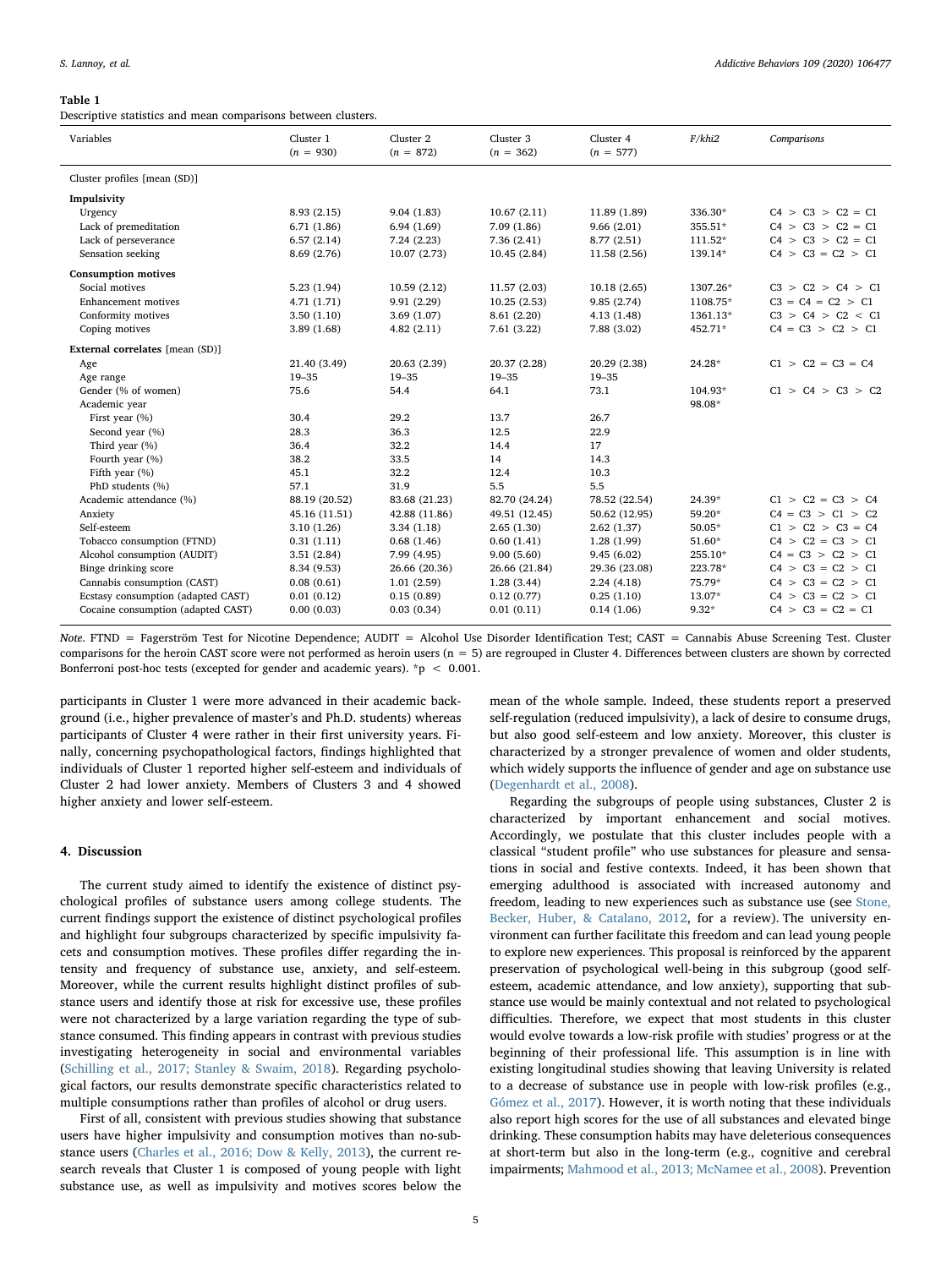<span id="page-6-0"></span>

Prevalence of substance and polysubstance use

Fig. 3. Substance use in the four clusters. (a) Represents the prevalence of substance use in each cluster (i.e., tobacco, alcohol, cannabis, ecstasy, cocaine, heroin), the percentage of individuals consuming both tobacco and cannabis or all substances. (b) Illustrates substance use in each cluster, in reference to validated tools (Fagerström Test for Nicotine Dependence [FTND], Alcohol Use Disorder Identification Test [AUDIT], Cannabis Abuse Screening Test [CAST] for cannabis, ecstasy, cocaine, and heroin consumption). Scores presented in the Y axis are standardized in order to reliably compare the different tests.

actions modifying the potential misperception that substance use is normative and informing about the negative consequences ([Botvin &](#page-7-8) Griffi[n, 2007; Onrust, van der Heijden, Zschämisch, & Speetjens, 2018\)](#page-7-8) should thus be carried out among individuals in this cluster.

Cluster 3 is mainly defined by important conformity, together with enhancement, social, and coping motives, as well as high urgency scores. Other impulsivity facets, although slightly more elevated than in clusters 1 and 2, are close to the average of the whole sample. This cluster characterizes a part of substance users who particularly use alcohol and drug to avoid being excluded by others [\(Studer et al., 2016](#page-9-4)). Subsequent analyses also showed that college students in this subgroup have important levels of anxiety and low self-esteem. Therefore, this third subgroup is comparable to the second one in terms of substance use but present lower psychological well-being. Due to its mean impulsivity scores (lack of premeditation, lack of perseverance, sensation seeking), this cluster contrasts with the current literature emphasizing the crucial role of impulsivity in substance use (e.g., [Charles et al.,](#page-8-2) [2016; Loree et al., 2015](#page-8-2)). These results show that people with low personal risk factors to use substances may still have significant substance consumption and poor well-being. This finding is, however, in accordance with previous studies showing the unique predictive value of consumption motives [\(Dow & Kelly, 2013](#page-8-6)) and underlines the dangerousness related to negative reinforcement motives (e.g., [Cooper,](#page-8-7) [1994; Dow & Kelly, 2013; Mezquita et al., 2011](#page-8-7)). It constitutes a main insight of the present study as it highlights a currently under-reported category of college students. Indeed, in this subgroup, we observe a relationship between substance use, peer pressure (conformity), and stress (coping), possibly related to the university environment (e.g., the burden to success in a high social environment). This subgroup emphasizes the need for prevention programs improving the ability to refuse drugs and to resist peer influence [\(Botvin & Gri](#page-7-8)ffin, 2007; [Helmer, Muellmann, Zeeb, & Pischke, 2016\)](#page-7-8).

Finally, Cluster 4 encompasses another part of substance users and show a "classical profile" of heavy consumers, characterized by elevated impulsivity and consumption motives (coping, enhancement, social), low self-esteem, low academic attendance, and high anxiety. This psychological profile is in line with previous studies, showing a strong influence of impulsivity and emotional motives in substance use (e.g., [Barahmand, Khazaee, & Hashjin, 2016; Cooper, Wood, Orcutt, &](#page-7-9) [Albino, 2003; Lammers et al., 2013](#page-7-9)) as well as a significant relationship with anxiety (e.g., [Tavolacci et al., 2013](#page-9-5)). Accordingly, we postulate that participants in this subgroup use substances to increase positive affects (enhancement, social, urgency, sensation seeking) or decrease negative ones (coping, urgency), while reporting low perseverance and few considerations of the long-term consequences. The hazardousness of this profile is observed through elevated substance use and higher prevalence of polysubstance use. Previous studies showed that polysubstance use is related to increased mental illness and violent/highrisk behaviors compared to unique substance use ([Connora et al., 2014;](#page-8-30) [Morley, Lynskey, Moran, Borschmann, & Winstock, 2015\)](#page-8-30). This result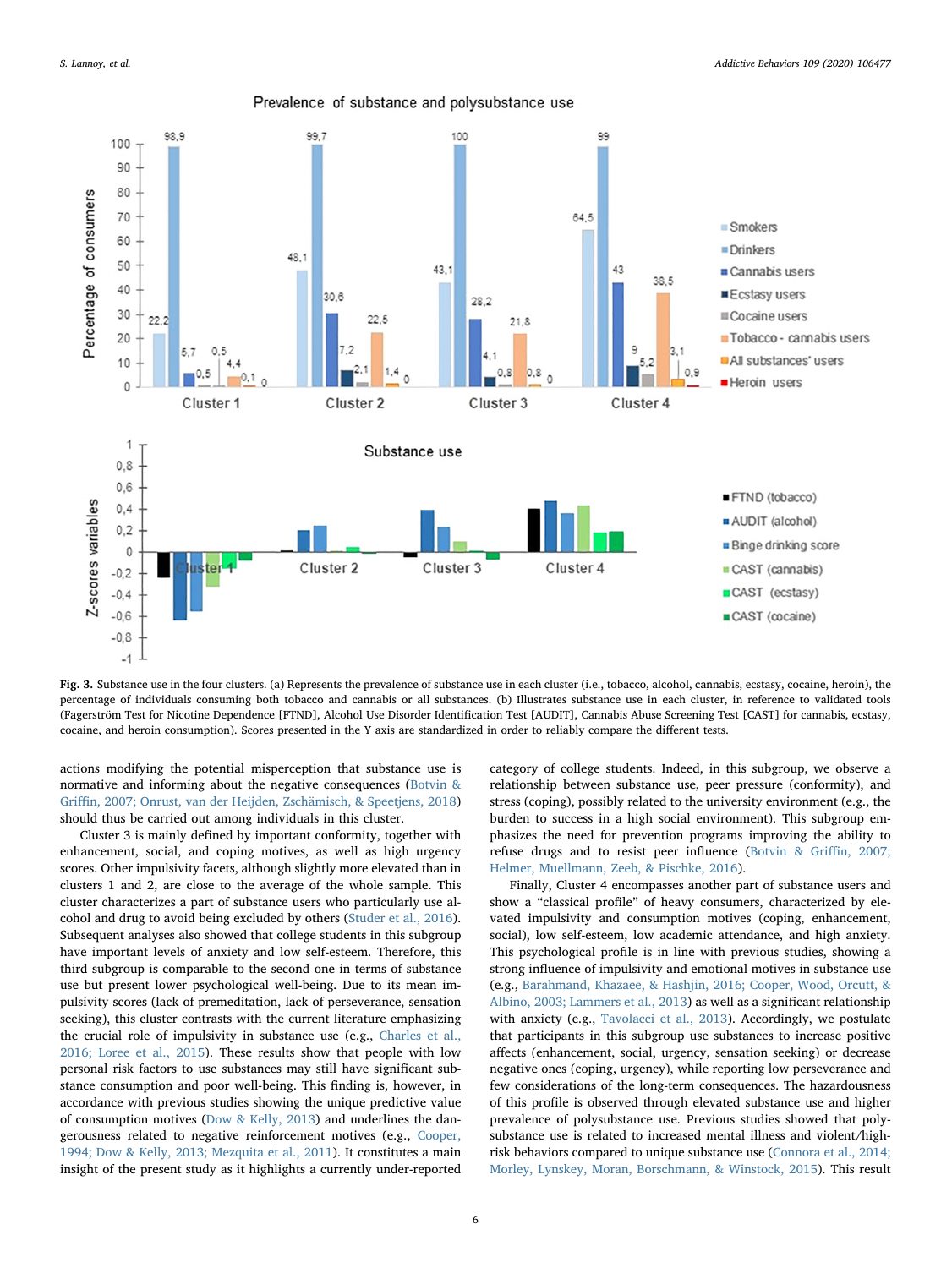thus reinforces the negative health and social outcomes of this cluster. The possible consequences of such a psychological profile of substance users should be underlined. As students in this subgroup present the typical risk profile for substance abuse and dependence, they are at risk of evolving towards severe substance use disorders after their university years. Prevention and intervention programs are critical for this subgroup and might focus on improving personal skills (e.g., emotion regulation, perseverance, premeditation), cognitive restructuring (Botvin & Griffi[n, 2007; Chambers et al., 2016](#page-7-8)), or cognitive stimulation [\(Sampedro-Piquero et al., 2018\)](#page-8-31) to avoid such transition towards established addictive disorders.

Importantly, Clusters 3 and 4 are characterized by psychological problems (high anxiety and low self-esteem), which may no longer reflect recreational substance use. The association between substance use and anxiety is indeed highly prevalent in clinical populations and can be explained by the self-medication hypothesis (for sedatives; alcohol, cannabis) or the neurotoxic effect of substance use (for stimulants; tobacco, cocaine, heroin) [\(Vorspan, Mehtelli, Dupuy, Bloch, &](#page-9-6) [Lépine, 2015](#page-9-6)). Here, we observe this relationship for individuals presenting the consumption of both sedative and stimulant substances, with a higher prevalence of sedative substances use (i.e., alcohol and cannabis). According to this observation and the age of our sample, we hypothesize that some participants in these clusters use substances as self-medication, which is also consistent with the coping motives and urgency facet observed in these clusters. Moreover, these results can also be related to a recent study showing subgroups characterized by either high self-esteem without psychological problems or low self-esteem with psychological problems [\(Gierski et al., 2020](#page-8-32)). Altogether, these results highlight the significant role of anxiety and self-esteem to characterize these subgroups.

Some limitations should be acknowledged. First, although comparable with previous studies, the response rate in the current research is moderate (13.87%). Second, whereas the consumption motives questionnaire used in this study is in line with previous studies ([Cooper](#page-8-9) [et al., 2016\)](#page-8-9) and has good reliability in the current sample, future research should reinforce our results by using substance-specific motives scales. In the same vein, self-esteem was assessed by a single item with a likert scale ([Robins et al., 2001](#page-8-19)). However, given the important role of self-esteem in these findings, this concept should be further explored. Overall, this exploration of distinct psychological profiles among substance users has to be extended through experimental and longitudinal data. It would also be interesting to consider other substances use (e.g., nicotine-cigarette, methamphetamine, inhalants). Finally, although these results are consistent with previous French studies (e.g., [Gierski](#page-8-32) [et al., 2020; Tavolacci et al., 2013](#page-8-32)), they should be replicated by targeting adults with various ages, socio-economic status, and from various countries.

As a whole, the current results show distinct psychological profiles of college students and highlight several patterns of combined impulsivity and motivations related to excessive substance use. The associations found between impulsivity facets (urgency, lack of premeditation, sensation seeking) and drinking motives (coping, social, enhancement) in clusters 3 and 4 extend previous results, showing the interaction between these variables to explain excessive/problematic alcohol use [\(Adams et al., 2012; Jones et al., 2014](#page-7-2)). In addition, our results highlight the joint role of conformity motives and urgency in Cluster 3. In particular, by indicating profiles of recreational (enhancement and social motives), peer pressure-sensitive (high conformity motives), and hazardous (high impulsivity and consumption motives) users, these findings are in line with previous ones ([Lannoy](#page-8-33) [et al., 2017](#page-8-33)). This study also goes beyond the widely described role of impulsivity by showing that people with good self-regulation also report substance use. Indeed, Cluster 3 highlights that people with good executive abilities may exhibit harmful substance use, mainly explained by a need to comply. These results thus have strong implications to target substance users and implement appropriate prevention and intervention actions. They suggest that prevention of substance use should be adapted according to the psychological characteristics of each profile rather than being conducted in association with the substance consumed.

#### Declaration of Competing Interest

The authors declare that they have no known competing financial interests or personal relationships that could have appeared to influence the work reported in this paper.

### Acknowledgments

This research was supported by a grant from the Fondation pour la Recherche en Alcoologie (FRA, France), Séverine Lannoy was funded by the Belgian American Educational Foundation (BAEF, Belgium, United States of America), and Pierre Maurage by the National Fund for Scientific Research (FRS-FNRS, Belgium), but these funds did not exert any editorial direction or censorship on any part of this article.

## Contributors

HB, JM, PL, and LR were responsible for the research implementation and acquisition. HB, JM, PM, and SL design the current study and all authors participated in its construction. SL conducted literature searches and provided summaries of previous research studies. SL and PM performed the statistical analysis. SL wrote the first draft of the manuscript and all authors contributed to and have approved the final manuscript.

### Appendix A. Supplementary data

Supplementary data to this article can be found online at [https://](https://doi.org/10.1016/j.addbeh.2020.106477) [doi.org/10.1016/j.addbeh.2020.106477](https://doi.org/10.1016/j.addbeh.2020.106477).

#### References

- <span id="page-7-2"></span>Adams, Z. W., Kaiser, A. J., Lynam, D. R., Charnigo, R. J., & Milich, R. (2012). Drinking motives as mediators of the impulsivity-substance use relation: Pathways for negative urgency, lack of premeditation, and sensation seeking. Addictive Behaviors, 37, 848–855. <https://doi.org/10.1016/j.addbeh.2012.03.016>.
- <span id="page-7-3"></span>Assanangkornchai, S., Li, J., McNeil, E., & Saingam, D. (2018). Clusters of alcohol and drug use and other health-risk behaviors among Thai secondary school students: A latent class analysis. BMC Public Health, 18, 1272. [https://doi.org/10.1186/s12889-](https://doi.org/10.1186/s12889-018-6205-z) [018-6205-z.](https://doi.org/10.1186/s12889-018-6205-z)
- <span id="page-7-1"></span>Ayala, E. E., Roseman, D., Winseman, J. S., & Mason, H. R. C. (2017). Prevalence, perceptions, and consequences of substance use in medical students. Medical Education, 22, 1392824. <https://doi.org/10.1080/10872981.2017.1392824>.
- <span id="page-7-9"></span>Barahmand, U., Khazaee, A., & Hashjin, G. S. (2016). Emotion dysregulation mediates between childhood emotional abuse and motives for substance use. Archives of Psychiatric Nursing, 30, 653–659. [https://doi.org/10.1016/j.apnu.2016.02.007.](https://doi.org/10.1016/j.apnu.2016.02.007)
- <span id="page-7-5"></span>Billieux, J., Rochat, L., Ceschi, G., Carré, A., Offerlin-Meyer, I., Defeldre, A.-C., ... Van der Linden, M. (2012). Validation of a short French version of the UPPS-P impulsive behavior scale. Comprehensive Psychiatry, 53, 609–615. [https://doi.org/10.1016/j.](https://doi.org/10.1016/j.comppsych.2011.09.001) [comppsych.2011.09.001.](https://doi.org/10.1016/j.comppsych.2011.09.001)
- <span id="page-7-7"></span>Billieux, J., Thorens, G., Khazaal, Y., Zullino, D., Achab, S., & Van der Linden, M. (2015). Problematic involvement in online games: A cluster analytic approach. Computers in Human Behavior, 43, 242–250. [https://doi.org/10.1016/j.chb.2014.10.055.](https://doi.org/10.1016/j.chb.2014.10.055)
- <span id="page-7-4"></span>Blank, M.-L., Connor, J., Gray, A., & Tustin, K. (2016). Alcohol use, mental well-being, self-esteem and general self-efficacy among final-year university students. Social Psychiatry and Psychiatric Epidemiology, 51, 431–441. [https://doi.org/10.1007/](https://doi.org/10.1007/s00127-016-1183-x) [s00127-016-1183-x.](https://doi.org/10.1007/s00127-016-1183-x)
- <span id="page-7-8"></span>Botvin, G. J., & Griffin, K. W. (2007). School-based programmes to prevent alcohol, tobacco and other drug use. International Review of Psychiatry, 19, 607–615. [https://doi.](https://doi.org/10.1080/09540260701797753) [org/10.1080/09540260701797753](https://doi.org/10.1080/09540260701797753).
- <span id="page-7-6"></span>[Bruchon-Schweitzer, M., & Paulhan, I. \(1993\).](http://refhub.elsevier.com/S0306-4603(20)30607-9/h0045) Adaptation francophone de l'inventaire d'[anxiété Trait-Etat \(Forme Y\) de Spielberger.](http://refhub.elsevier.com/S0306-4603(20)30607-9/h0045) Paris: Editions du Centre de Psychologie [Appliquée](http://refhub.elsevier.com/S0306-4603(20)30607-9/h0045).
- <span id="page-7-0"></span>Center for Behavioral Health Statistics and Quality. (2015). Behavioral health trends in the United States: Results from the 2014 National Survey on Drug Use and Health (HHS Publication No. SMA 15-4927, NSDUH Series H-50). Retrieved from [http://](http://www.samhsa.gov/data/) [www.samhsa.gov/data/](http://www.samhsa.gov/data/).
- Chambers, J. E., Brooks, A. C., Medvin, R., Metzger, D. S., Lauby, J., Carpenedo, C. M., ... Kirby, K. C. (2016). Examining multi-session brief intervention for substance use in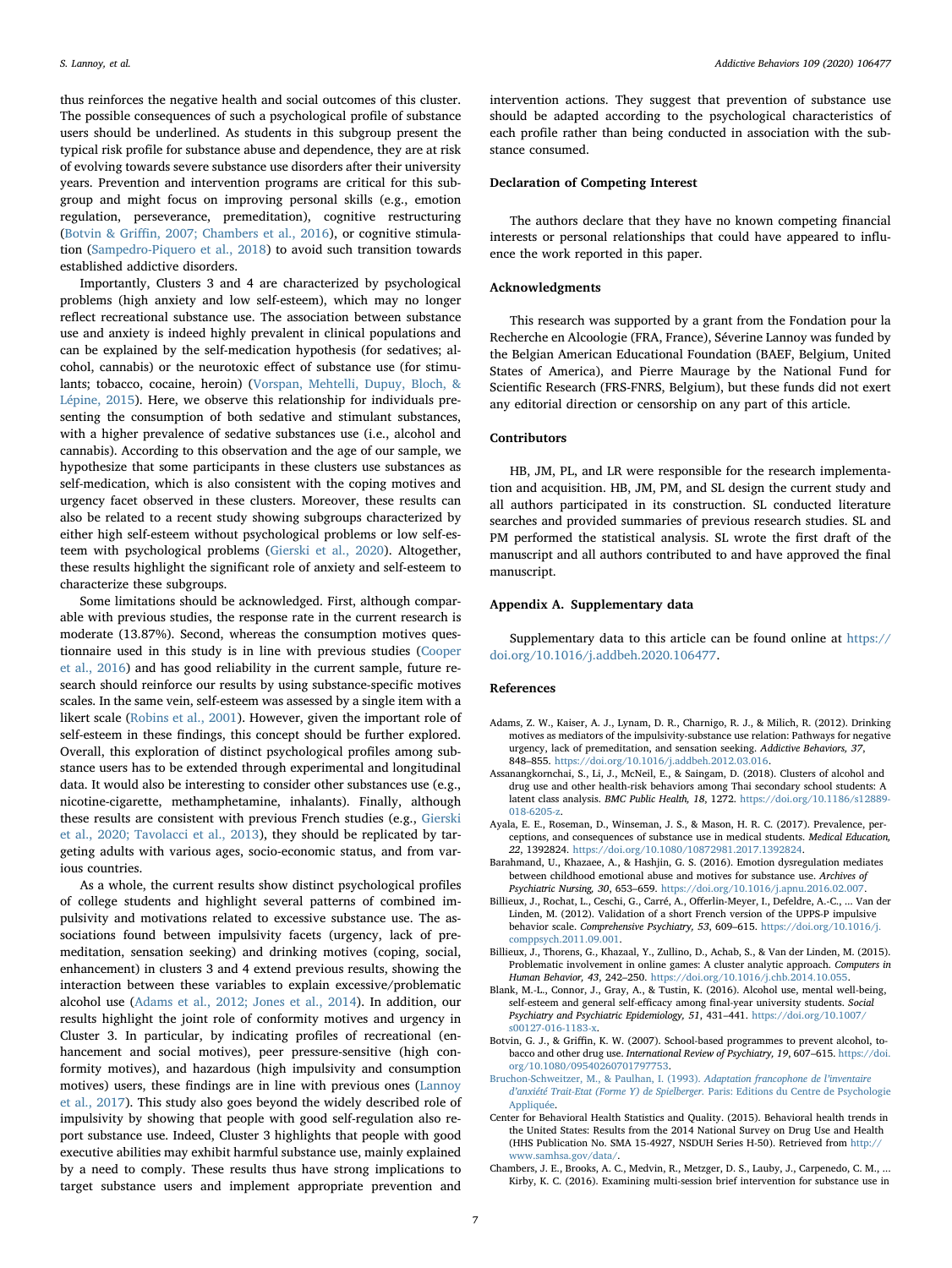primary care: Research methods of a randomized controlled trial. Addiction Science & Clinical Practice, 11. <https://doi.org/10.1186/s13722-016-0057-6>.

- <span id="page-8-2"></span>Charles, N. E., Ryan, S. R., Bray, B. C., Mathias, C. W., Acheson, A., & Dougherty, D. M. (2016). Altered developmental trajectories for impulsivity and sensation seeking among adolescent substance users. Addictive Behaviors, 60, 235–241. [https://doi.org/](https://doi.org/10.1016/j.addbeh.2016.04.016) [10.1016/j.addbeh.2016.04.016](https://doi.org/10.1016/j.addbeh.2016.04.016).
- <span id="page-8-30"></span>Connora, J. P., Gulloa, M. J., White, A., & Kelly, A. B. (2014). Polysubstance use: diagnostic challenges, patterns of use and health. Current Opinion in Psychiatry, 27, 269–275. [https://doi.org/10.1097/YCO.0000000000000069.](https://doi.org/10.1097/YCO.0000000000000069)
- <span id="page-8-7"></span>Cooper, M. L. (1994). Motivations for alcohol use among adolescents: Development and validation of a four-factor model. Psychological Assessment, 6, 117-128. [https://doi.](https://doi.org/10.1037/1040-3590.6.2.117) [org/10.1037/1040-3590.6.2.117.](https://doi.org/10.1037/1040-3590.6.2.117)
- <span id="page-8-9"></span>[Cooper, M. L., Kuntsche, E., Levitt, A., Barber, L. L., & Wolf, S. \(2016\).](http://refhub.elsevier.com/S0306-4603(20)30607-9/h0075) Motivational models [of substance use: A review of theory and research on motives for using alcohol, marijuana,](http://refhub.elsevier.com/S0306-4603(20)30607-9/h0075) [and tobacco. The Oxford handbook of substance use disorders.](http://refhub.elsevier.com/S0306-4603(20)30607-9/h0075) Oxford University [Press1](http://refhub.elsevier.com/S0306-4603(20)30607-9/h0075)–53.
- Cooper, M. L., Wood, P. K., Orcutt, H. K., & Albino, A. (2003). Personality and the predisposition to engage in risky or problem behaviors during adolescence. Journal of Personality and Social Psychology, 84, 390–410. [https://doi.org/10.1037/0022-3514.](https://doi.org/10.1037/0022-3514.84.2.390) [84.2.390.](https://doi.org/10.1037/0022-3514.84.2.390)
- <span id="page-8-27"></span>Degenhardt, L., Chiu, W.-T., Sampson, N., Kessler, R. C., Anthony, J. C., Angermeyer, M., ... Wells, J. E. (2008). Toward a global view of alcohol, tobacco, cannabis, and cocaine use: Findings from the WHO World Mental Health Surveys. PLoS Medicine, 5, e141. [https://doi.org/10.1371/journal.pmed.0050141.](https://doi.org/10.1371/journal.pmed.0050141)
- <span id="page-8-6"></span>Dow, S. J., & Kelly, J. F. (2013). Listening to youth: Adolescents' reasons for substance use as a unique predictor of treatment response and outcome. Psychology of Addictive Behaviors, 27, 1122–1131. <https://doi.org/10.1037/a0031065>.
- <span id="page-8-18"></span>Ehret, P. J., Ghaidarov, T. M., & LaBrie, J. W. (2013). Can you say no? Examining the relationship between drinking refusal self-efficacy and protective behavioral strategy use on alcohol outcomes. Addictive Behaviors, 38, 1898–1904. [https://doi.org/10.](https://doi.org/10.1016/j.addbeh.2012.12.022) [1016/j.addbeh.2012.12.022](https://doi.org/10.1016/j.addbeh.2012.12.022).
- Evans-Polce, R., Lanza, S., & Maggs, J. (2016). Heterogeneity of alcohol, tobacco, and other substance use behaviors in U.S. college students: A latent class analysis. Addictive Behaviors, 53, 80–85. [https://doi.org/10.1016/j.addbeh.2015.10.010.](https://doi.org/10.1016/j.addbeh.2015.10.010)
- <span id="page-8-1"></span>Fitzgerald, A., Mac Giollabhui, N., Dolphin, L., Whelan, R., & Dooley, B. (2018). Dissociable psychosocial profiles of adolescent substance users. PLoS ONE, 13, e0202498. <https://doi.org/10.1371/journal.pone.0202498>.
- <span id="page-8-23"></span>Gache, P., Michaud, P., Landry, U., Accietto, C., Arfaoui, S., Wenger, O., & Daeppen, J.-B. (2005). The alcohol use disorders identification test (AUDIT) as a screening tool for excessive drinking in primary care: Reliability and validity of a French version. Alcoholism, Clinical and Experimental Research, 29, 2001–2007. [https://doi.org/10.](https://doi.org/10.1097/01.alc.0000187034.58955.64) [1097/01.alc.0000187034.58955.64](https://doi.org/10.1097/01.alc.0000187034.58955.64).
- <span id="page-8-15"></span>Gierski, F., Benzerouk, F., De Wever, E., Duka, T., Kaladjian, A., Quaglino, V., & Naassila, M. (2017). Cloninger's temperament and character dimensions of personality and binge drinking among college students. Alcoholism, Clinical and Experimental Research, 41, 1970–1979. [https://doi.org/10.1111/acer.13497.](https://doi.org/10.1111/acer.13497)
- <span id="page-8-32"></span>Gierski, F., De Wever, E., Benzerouk, F., Lannoy, S., Kaladjian, A., Naassila, M., & Quaglino, V. (2020). Disentangling the relationship between self-esteem and problematic alcohol use among college students: Evidence from a cluster analytic approach. Alcohol and Alcoholism, 55, 196–203. [https://doi.org/10.1093/alcalc/](https://doi.org/10.1093/alcalc/agz097) [agz097.](https://doi.org/10.1093/alcalc/agz097)
- <span id="page-8-28"></span>Gómez, P., Moure-Rodríguez, L., López-Caneda, E., Rial, A., Cadaveira, F., & Caamaño-Isorna, F. (2017). Patterns of alcohol consumption in Spanish university alumni: Nine years of follow-up. Frontiers in Psychology, 8. [https://doi.org/10.3389/fpsyg.2017.](https://doi.org/10.3389/fpsyg.2017.00756) [00756.](https://doi.org/10.3389/fpsyg.2017.00756)
- <span id="page-8-0"></span>Grant, V. V., Stewart, S. H., O'Connor, R. M., Blackwell, E., & Conrod, P. J. (2007). Psychometric evaluation of the five-factor Modified Drinking Motives Questionnaire—Revised in undergraduates. Addictive Behaviors, 32, 2611–2632. <https://doi.org/10.1016/j.addbeh.2007.07.004>.
- <span id="page-8-25"></span>[Hair, J. F., Black, W. C., Babin, B. J., & Anderson, R. E. \(2010\).](http://refhub.elsevier.com/S0306-4603(20)30607-9/h0130) Multivariate data analysis: A global perspective. [London: Pearson Education](http://refhub.elsevier.com/S0306-4603(20)30607-9/h0130).
- <span id="page-8-22"></span>[Heatherton, T. D., Kozlowski, L. T., Frecker, R. C., & Fagerström, K.-O. \(1991\). The](http://refhub.elsevier.com/S0306-4603(20)30607-9/h0135) [fagerström Test for nicotine dependence: A revision of the Fagerström Tolerance](http://refhub.elsevier.com/S0306-4603(20)30607-9/h0135) Questionnaire. [British Journal of Addiction, 86](http://refhub.elsevier.com/S0306-4603(20)30607-9/h0135), 1119–1127.
- <span id="page-8-12"></span>Hecimovic, K., Barrett, S. P., Darredeau, C., & Stewart, S. H. (2014). Cannabis use motives and personality risk factors. Addictive Behaviors, 39, 729–732. [https://doi.org/10.](https://doi.org/10.1016/j.addbeh.2013.11.025) [1016/j.addbeh.2013.11.025](https://doi.org/10.1016/j.addbeh.2013.11.025).
- Helmer, S. M., Muellmann, S., Zeeb, H., & Pischke, C. R. (2016). Development and evaluation of the efficacy of a web-based 'social norms'-intervention for the prevention and reduction of substance use in a cluster-controlled trial conducted at eight German universities. BMC Public Health, 16, 252. [https://doi.org/10.1186/s12889-016-](https://doi.org/10.1186/s12889-016-2898-z) [2898-z.](https://doi.org/10.1186/s12889-016-2898-z)
- <span id="page-8-8"></span>Hides, L., Lubman, D. I., Cosgrave, E. M., Buckby, J. A., Killackey, E., & Yung, A. R. (2008). Motives for substance use among young people seeking mental health treatment. Early Intervention in Psychiatry, 2, 188–194. [https://doi.org/10.1111/j.](https://doi.org/10.1111/j.1751-7893.2008.00076.x) [1751-7893.2008.00076.x](https://doi.org/10.1111/j.1751-7893.2008.00076.x).
- <span id="page-8-13"></span>Jones, K. A., Chryssanthakis, A., & Groom, M. J. (2014). Impulsivity and drinking motives predict problem behaviours relating to alcohol use in University students. Addictive Behaviors, 39, 289–296. [https://doi.org/10.1016/j.addbeh.2013.10.024.](https://doi.org/10.1016/j.addbeh.2013.10.024)
- <span id="page-8-20"></span>Kuntsche, E., & Kuntsche, S. (2009). Development and validation of the drinking motive questionnaire revised short form (DMQ–R SF). Journal of Clinical Child and Adolescent Psychology, 38, 899–908. <https://doi.org/10.1080/15374410903258967>.
- <span id="page-8-16"></span>Lammers, J., Kuntsche, E., Engels, R. C. M. E., Wiers, R. W., & Kleinjan, M. (2013). Mediational relations of substance use risk profiles, alcohol-related outcomes, and drinking motives among young adolescents in the Netherlands. Drug and Alcohol Dependence, 133, 571–579. [https://doi.org/10.1016/j.drugalcdep.2013.07.030.](https://doi.org/10.1016/j.drugalcdep.2013.07.030)
- <span id="page-8-33"></span>Lannoy, S., Billieux, J., Poncin, M., & Maurage, P. (2017). Binging at the campus: Motivations and impulsivity influence binge drinking profiles in university students. Psychiatry Research, 250, 146–154. [https://doi.org/10.1016/j.psychres.2017.01.068.](https://doi.org/10.1016/j.psychres.2017.01.068)
- <span id="page-8-10"></span>Lee, C. A., Derefinko, K. J., Davis, H. A., Milich, R., & Lynam, D. R. (2017). Cross-lagged relations between motives and substance use: Can use strengthen your motivation over time? Drug and Alcohol Dependence, 178, 544–550. [https://doi.org/10.1016/j.](https://doi.org/10.1016/j.drugalcdep.2017.05.027) [drugalcdep.2017.05.027.](https://doi.org/10.1016/j.drugalcdep.2017.05.027)
- <span id="page-8-24"></span>Legleye, S., Karila, L., Beck, F., & Reynaud, M. (2007). Validation of the CAST, a general population Cannabis Abuse Screening Test. Journal of Substance Misuse, 12, 233–242. <https://doi.org/10.1080/14659890701476532>.
- <span id="page-8-21"></span>Lipperman-Kreda, S., Paschall, M. J., Robert, S., & Morrison, C. N. (2018). Places and social contexts associated with simultaneous use of alcohol, tobacco and marijuana among young adults: Social contexts of simultaneous use. Drug and Alcohol Review, 37, 188–195. <https://doi.org/10.1111/dar.12537>.
- <span id="page-8-3"></span>Loree, A. M., Lundahl, L. H., & Ledgerwood, D. M. (2015). Impulsivity as a predictor of treatment outcome in substance use disorders: Review and synthesis: Impulsivity in substance use treatment. Drug and Alcohol Review, 34, 119-134. [https://doi.org/10.](https://doi.org/10.1111/dar.12132) [1111/dar.12132](https://doi.org/10.1111/dar.12132).
- Magallón-Neri, E., Díaz, R., Forns, M., Goti, J., & Castro-Fornieles, J. (2015). Personality psychopathology, drug use and psychological symptoms in adolescents with substance use disorders and community controls. PeerJ, 3, e992. [https://doi.org/10.](https://doi.org/10.7717/peerj.992) [7717/peerj.992.](https://doi.org/10.7717/peerj.992)
- <span id="page-8-29"></span>Mahmood, O. M., Goldenberg, D., Thayer, R., Migliorini, R., Simmons, A. N., & Tapert, S. F. (2013). Adolescents' fMRI activation to a response inhibition task predicts future substance use. Addictive Behaviors, 38, 1435-1441. [https://doi.org/10.1016/j.](https://doi.org/10.1016/j.addbeh.2012.07.012) [addbeh.2012.07.012.](https://doi.org/10.1016/j.addbeh.2012.07.012)
- <span id="page-8-14"></span>Malmberg, M., Kleinjan, M., Vermulst, A. A., Overbeek, G., Monshouwer, K., Lammers, J., & Engels, R. C. M. E. (2012). Do substance use risk personality dimensions predict the onset of substance use in early adolescence? A variable- and Person-centered approach. Journal of Youth and Adolescence, 41, 1512–1525. [https://doi.org/10.1007/](https://doi.org/10.1007/s10964-012-9775-6) [s10964-012-9775-6.](https://doi.org/10.1007/s10964-012-9775-6)
- Martinez-Loredo, V., Fernandez-Hermida, J. R., De La Torre-Luqueb, A., & Fernandez-Artamendic, S. (2018). Trajectories of impulsivity by sex predict substance use and heavy drinking. Addictive Behaviors, 85, 164–172. [https://doi.org/10.1016/j.addbeh.](https://doi.org/10.1016/j.addbeh.2018.06.011) [2018.06.011](https://doi.org/10.1016/j.addbeh.2018.06.011).
- [McCabe, S. E., Boyd, C. J., Couper, M. P., Crawford, S., & D](http://refhub.elsevier.com/S0306-4603(20)30607-9/h0220)'arcy, H. (2002). Mode effects [for collecting alcohol and other drug use data: Web and U.S. Mail.](http://refhub.elsevier.com/S0306-4603(20)30607-9/h0220) Journal of Studies [on Alcohol and Drugs, 63](http://refhub.elsevier.com/S0306-4603(20)30607-9/h0220), 755–761.
- McNamee, R. L., Dunfee, K. L., Luna, B., Clark, D. B., Eddy, W. F., & Tarter, R. E. (2008). Brain activation, response inhibition, and increased risk for substance use disorder. Alcoholism, Clinical and Experimental Research, 32, 405–413. [https://doi.org/10.](https://doi.org/10.1111/j.1530-0277.2007.00604.x) [1111/j.1530-0277.2007.00604.x](https://doi.org/10.1111/j.1530-0277.2007.00604.x).
- Mezquita, L., Stewart, S. H., Ibáñez, M. I., Ruipérez, M. A., Villa, H., Moya, J., & Ortet, G. (2011). Drinking motives in clinical and general populations. European Addiction Research, 17, 250–261. [https://doi.org/10.1159/000328510.](https://doi.org/10.1159/000328510)
- Morley, K. I., Lynskey, M. T., Moran, P., Borschmann, O., & Winstock, A. R. (2015). Polysubstance use, mental health and high-risk behaviours: Results from the 2012 Global Drug Survey. Drug and Alcohol Review, 34, 427–437. [https://doi.org/10.1111/](https://doi.org/10.1111/dar.12263) [dar.12263.](https://doi.org/10.1111/dar.12263)
- [Neighbors, C., Dillard, A. J., Lewis, M. A., Bergstrom, R. L., & Neil, T. A. \(2006\).](http://refhub.elsevier.com/S0306-4603(20)30607-9/h0240) [Normative misperceptions and temporal precedence of perceived norms and](http://refhub.elsevier.com/S0306-4603(20)30607-9/h0240) drinking. [Journal of Studies on Alcohol, 67](http://refhub.elsevier.com/S0306-4603(20)30607-9/h0240), 290–299.
- <span id="page-8-17"></span>Observatoire Européen des Drogues et des Toxicomanie (2017) Rapport européen sur les drogues : Tendances et évolutions.
- Onrust, S. A., van der Heijden, A., Zschämisch, A. L., & Speetjens, P. A. M. (2018). Effectiveness of fresh start: A randomized study of a school-based program to retain a negative attitude toward substance use in secondary school freshmen. Substance Use & Misuse, 53, 921–930. <https://doi.org/10.1080/10826084.2017.1385082>.
- Patrick, M. E., Fairlie, A. M., & Lee, C. M. (2018). Motives for simultaneous alcohol and marijuana use among young adults. Addictive Behaviors, 76, 363–369. [https://doi.](https://doi.org/10.1016/j.addbeh.2017.08.027) [org/10.1016/j.addbeh.2017.08.027.](https://doi.org/10.1016/j.addbeh.2017.08.027)
- Pedersen, M. U., Thomsen, R. K., Pedersen, M. M., & Hesse, M. (2017). Mapping risk factors for substance use: Introducing the YouthMap12. Addictive Behaviors, 65, 40–50. [https://doi.org/10.1016/j.addbeh.2016.09.005.](https://doi.org/10.1016/j.addbeh.2016.09.005)
- <span id="page-8-19"></span>Robins, R. W., Hendin, H. M., & Trzesniewski, K. H. (2001). Measuring global self-esteem: Construct validation of a single-item measure and the Rosenberg self-esteem scale. Personality and Social Psychology Bulletin, 27, 151–161. [https://doi.org/10.1177/](https://doi.org/10.1177/0146167201272002) [0146167201272002.](https://doi.org/10.1177/0146167201272002)
- <span id="page-8-5"></span>Thomsen, R. K., Callesen, M. B., Hesse, M., Kvamme, T. L., Pedersen, M. M., Pedersen, M. U., & Voon, V. (2018). Impulsivity traits and addiction-related behaviors in youth. Journal of Behavioral Addictions, 7, 317–330. [https://doi.org/10.1556/2006.7.](https://doi.org/10.1556/2006.7.2018.22) [2018.22.](https://doi.org/10.1556/2006.7.2018.22)
- <span id="page-8-31"></span>Sampedro-Piquero, P., Ladrón de Guevara-Miranda, D., Pavón, F. J., Serrano, A., Suárez, J., Rodríguez de Fonseca, F., ... Castilla-Ortega, E. (2018). Neuroplastic and cognitive impairment in substance use disorders: A therapeutic potential of cognitive stimulation. Neuroscience & Biobehavioral Reviews, 106, 23–48. [https://doi.org/10.1016/j.](https://doi.org/10.1016/j.neubiorev.2018.11.015) [neubiorev.2018.11.015](https://doi.org/10.1016/j.neubiorev.2018.11.015).
- <span id="page-8-26"></span>Schilling, L., Zeeb, H., Pischke, C., Helmer, S., Schmidt-Pokrzywniak, A., Reintjes, R., ... Schneider, S. (2017). Licit and illicit substance use patterns among university students in Germany using cluster analysis. Substance Abuse Treatment, Prevention, and Policy, 12, 44. <https://doi.org/10.1186/s13011-017-0128-z>.
- <span id="page-8-4"></span>Shin, S. H., Hong, H. G., & Jeon, S.-M. (2012). Personality and alcohol use: The role of impulsivity. Addictive Behaviors, 37, 102–107. [https://doi.org/10.1016/j.addbeh.](https://doi.org/10.1016/j.addbeh.2011.09.006) [2011.09.006](https://doi.org/10.1016/j.addbeh.2011.09.006).
- <span id="page-8-11"></span>Skalisky, J., Wielgus, M. D., Aldrich, J. T., & Mezulis, A. H. (2019). Motives for and impairment associated with alcohol and marijuana use among college students.